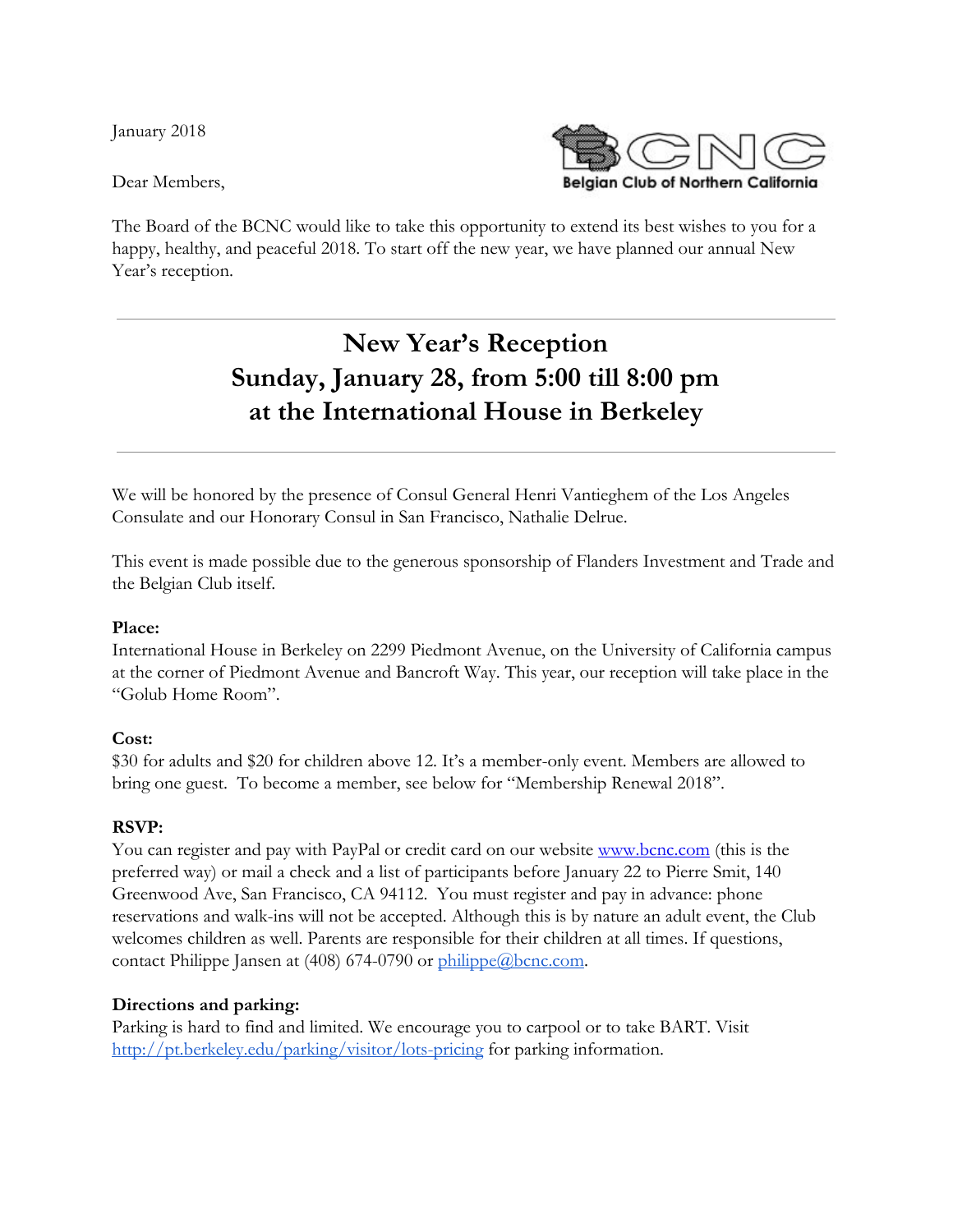## **Announcements**

**1 - Wooden Fish Ensemble** plays music by the Belgian post-modernist Boudewijn Buckinx <http://www.boudewijnbuckinx.com/>

Tickets are \$5-\$35. Sunday, February 11, 2018 at 4 pm.

Old First Concerts 1751 Sacramento Street in San Francisco

[https://www.oldfirstconcerts.org/performance/wooden-fish-ensemble-sunday-february-11-at-4-pm](https://www.oldfirstconcerts.org/performance/wooden-fish-ensemble-sunday-february-11-at-4-pm/)  $\perp$ 

### **2 - Battle of the Bulge Commemoration**

On December 9, several members of the BCNC participated in the Battle of the Bulge Association Commemoration Golden Gate Chapter.

Thanks to Rudy de Walque for the pictures and to Doris Davis for her tireless dedication to the veterans.



*Standing (from left to right)*: **Col. John H. Roush Jr.**, 83rd Inf Div; **Doris Davis**, President of Golden Gate Chapter; **Ms. Rita Bral**, former Honorary Consul General of Belgium; **Ann Van Thielen**; **Marie Jeanne Parsons**; **Pierre Smit**; **Martine MacDonald**; **Nicolas Guevara-Longree**; **Isabella Guevara-Longree**; **Marina De Mol; Nathalie Longree**; **Carina Verbeke**; **Philippe Jansen**; **Dirk De Mol** (President of the Belgian Club)

*Seated (from left to right)*: **William "Bill" Armstrong,** 26th Div, 263rd FA Bn; **Dr. John Kerner**, 320th Inf Div, Medic; **Ken Mar**, 2nd Inf Div, 23rd Inf Rgt, 3rd Bn; **Lou Ravano**, 1st Inf Div, 18th Inf Rgt; **John Althuizen**, 7th Armd Div, 23rd Armd Inf Bn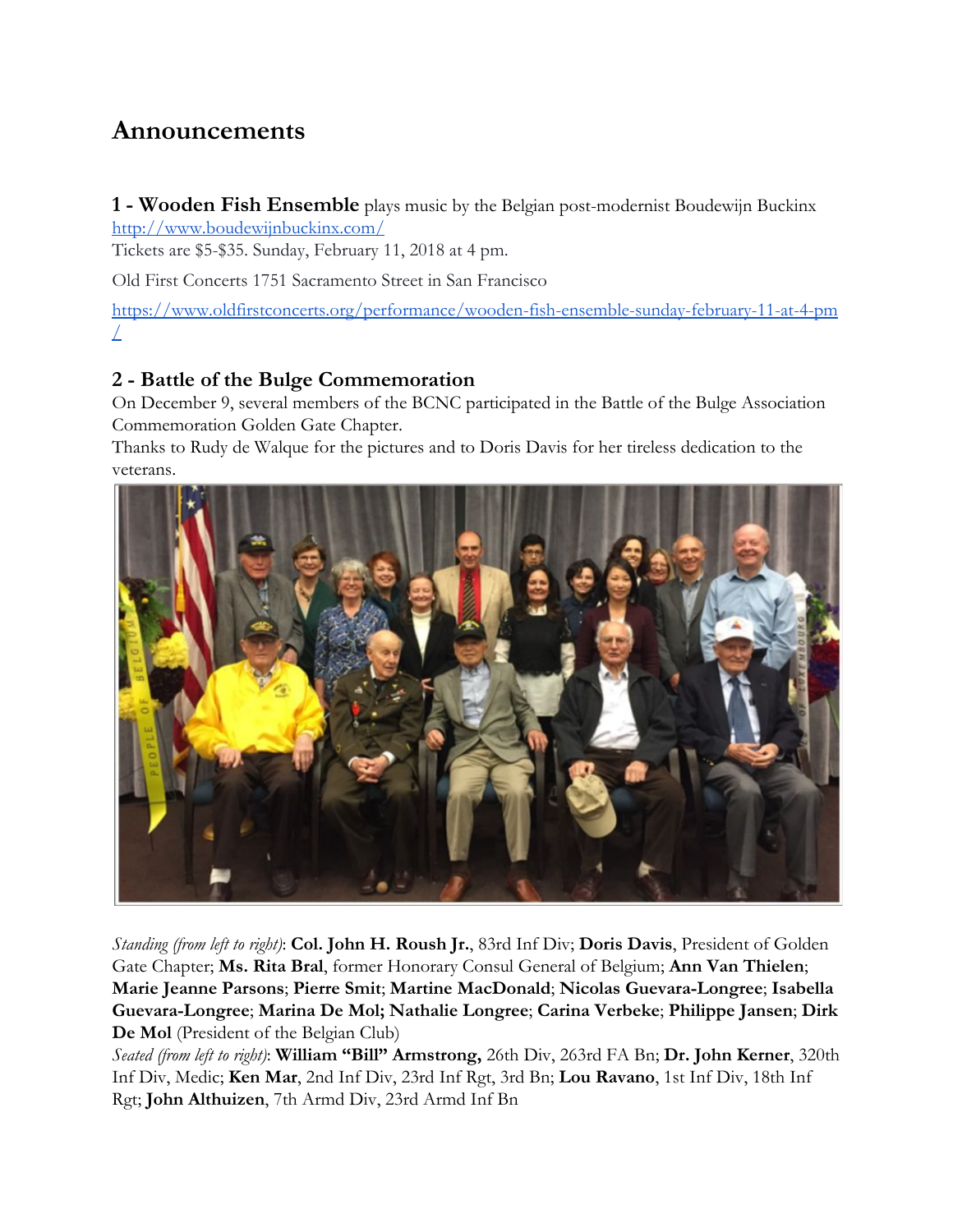

*Standing (from left to right):* **Nathalie Delrue-McGuire**, Honorary Consul of Belgium; **Hon. Henri Vantieghem**, Consul General of Belgium from Los Angeles; **Col. John H Roush Jr.**, 83rd Inf Div; **Ken Mar**, 2nd Inf Div, 23rd Inf Rgt, 3rd Bn; **John Althuizen**, 7th Armd Div, 23rd Armd Inf Bn; **Hon. Pierre Franck**, Consul General of Luxembourg *Seated (from left to right)*: **William "Bill" Armstrong**, 26th Div, 263rd FA Bn; **Dr. John Kerner**, 320th Inf Div, Medic; **Lou Ravano**, 1st Inf Div, 19th Inf Rgt

## **3 - Ski Trip**

Due to the lack of snow, the yearly ski trip, usually scheduled for the first week of February, has been postponed till later that month. More details to follow in our next newsletter.